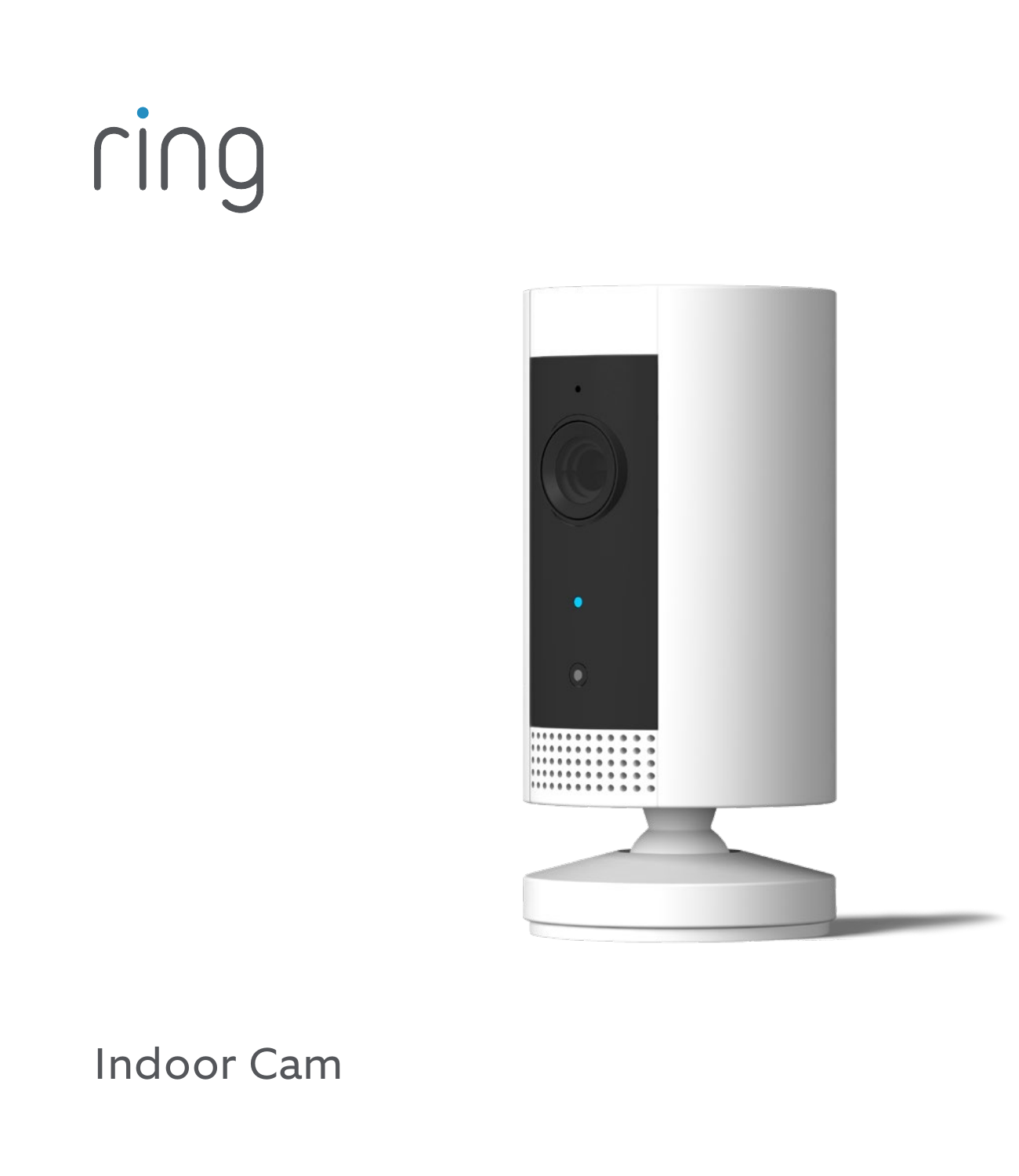# 1. Set up your Indoor Cam.

#### Download the Ring app.

The Ring app walks you through setting up and managing your Indoor Cam.

Search for "Ring" in one of these app stores, or visit: ring.com/app.



GET IT ON  $\blacktriangleright$  Google play

#### Grab your Wi-Fi password.

You'll need it to set up your Indoor Cam. Write it down below so it's handy when you need it: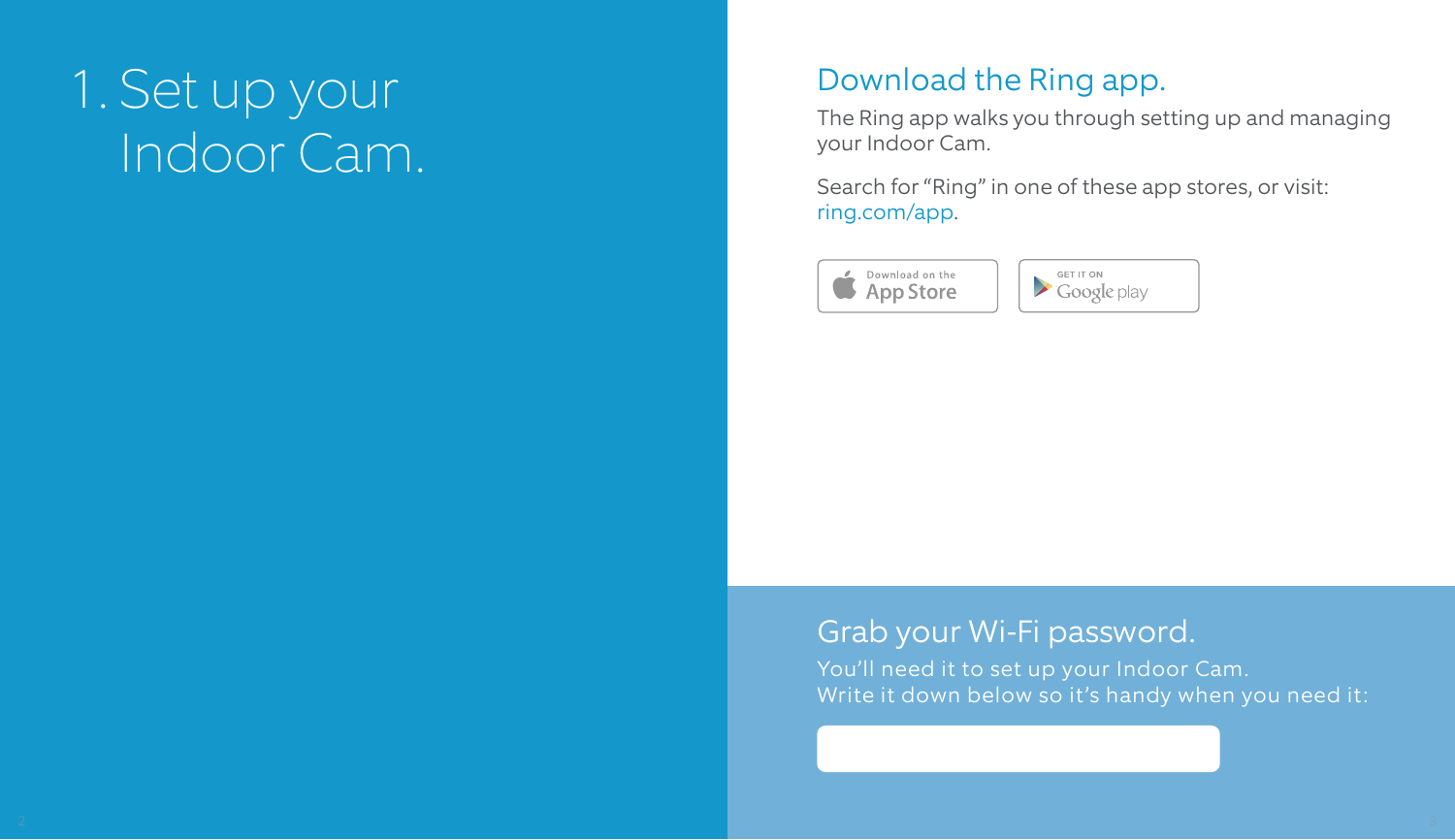# Power it up!

First, plug the included power cable into the back of your Indoor Cam.

Then plug the power supply into an outlet.



# 2. Install your Indoor Cam.

### Set up your Indoor Cam in the Ring app.

In the Ring app, select Set Up a Device.

When prompted, select Security Cams and follow the in-app instructions.

# Try it out!

After setup, tap the Live View button in the Ring app to see live video from your Indoor Cam.

# Blue light flashing?

If the light on the front of your Indoor Cam is flashing after setup, it's updating its software.

Do not unplug your Indoor Cam while the light is flashing!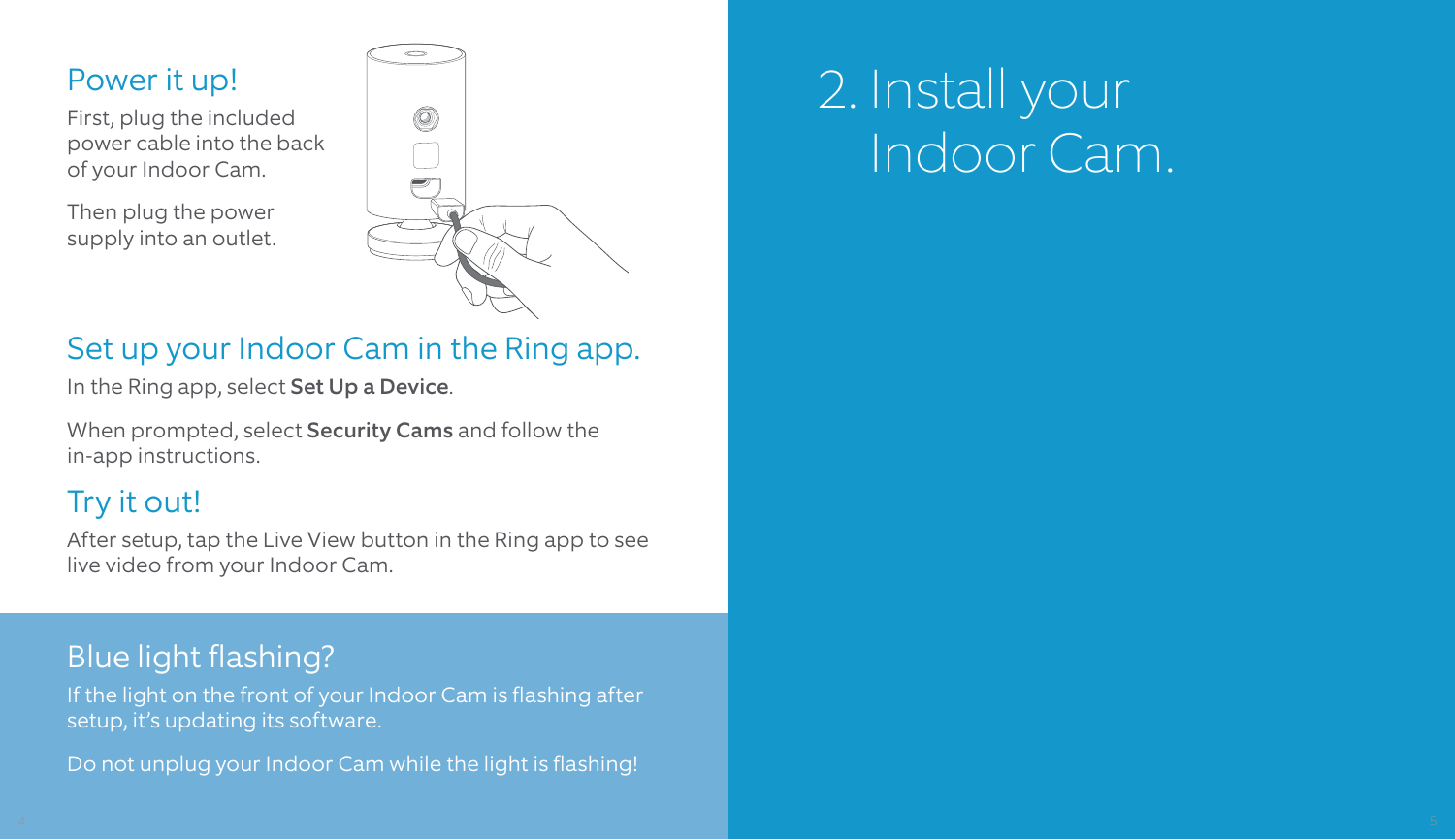#### Choose a location.

Indoor Cam is happy just about anywhere inside. It comes ready to sit on a flat surface like a table or shelf, but can also be mounted to a wall.

Choose a spot where it can provide the view you want, within reach of a power outlet.



Table or shelf Mounted on a wall

#### How to use Indoor Cam on a table or shelf:



# It's all ready, already!

Place it at your chosen location, then plug it in. Your Indoor Cam is now ready to protect you.

Once you're done, check out the live video in the Ring app to make sure you have the view you want.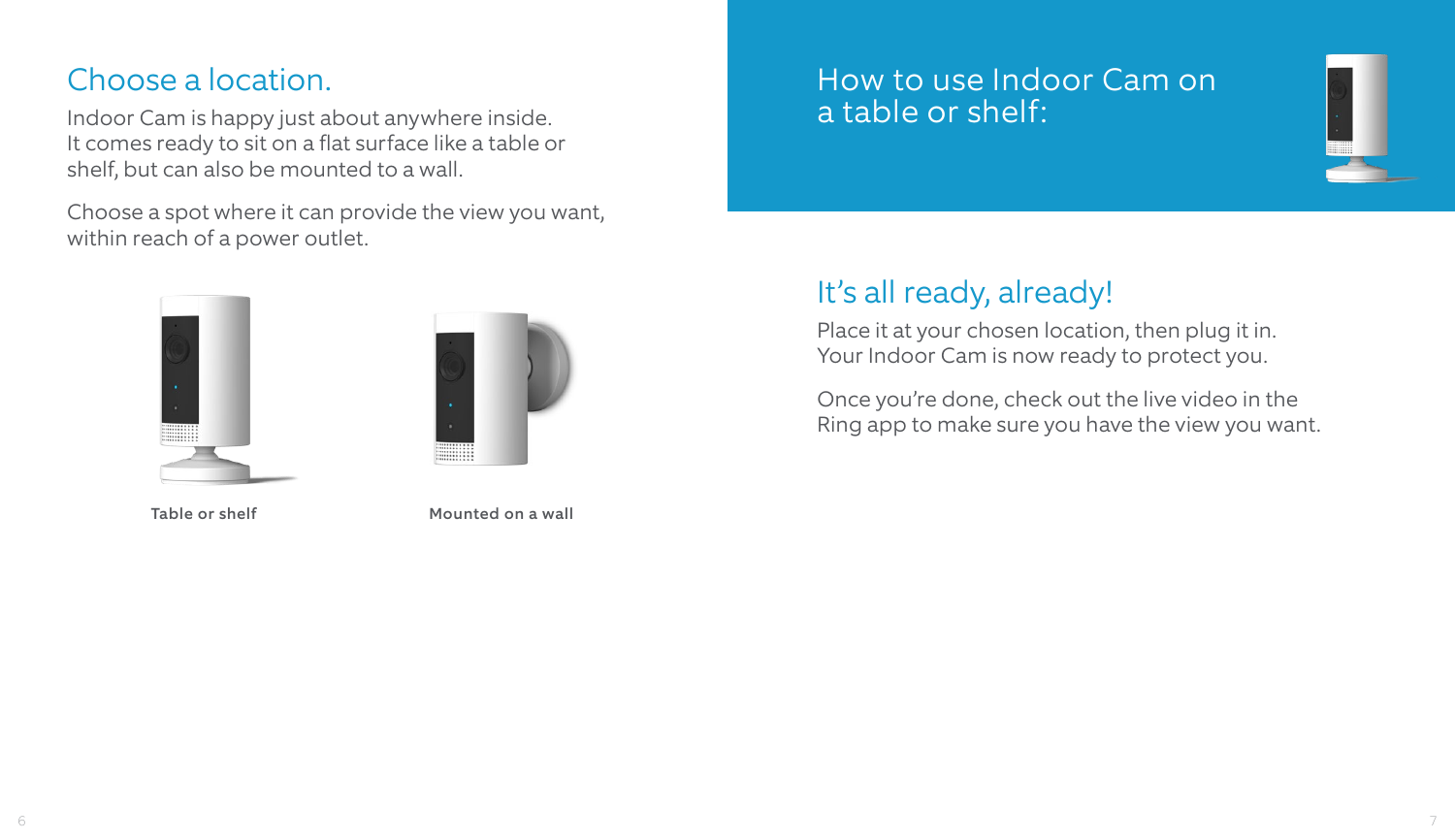#### How to install Indoor Cam on a wall:



#### Remove the base.

Unscrew it using a standard Phillips-head screwdriver (not included).



#### Re-attach the base.

Screw it into the back of your Indoor Cam with the "UP" arrow on the bracket pointing upwards.





#### Remove the mounting bracket.

Slide it down. It'll come right off the base.

# Drive the screws.

Hold the plate against your wall, making sure the "UP" arrow is pointing up, and mount it with the included screws.

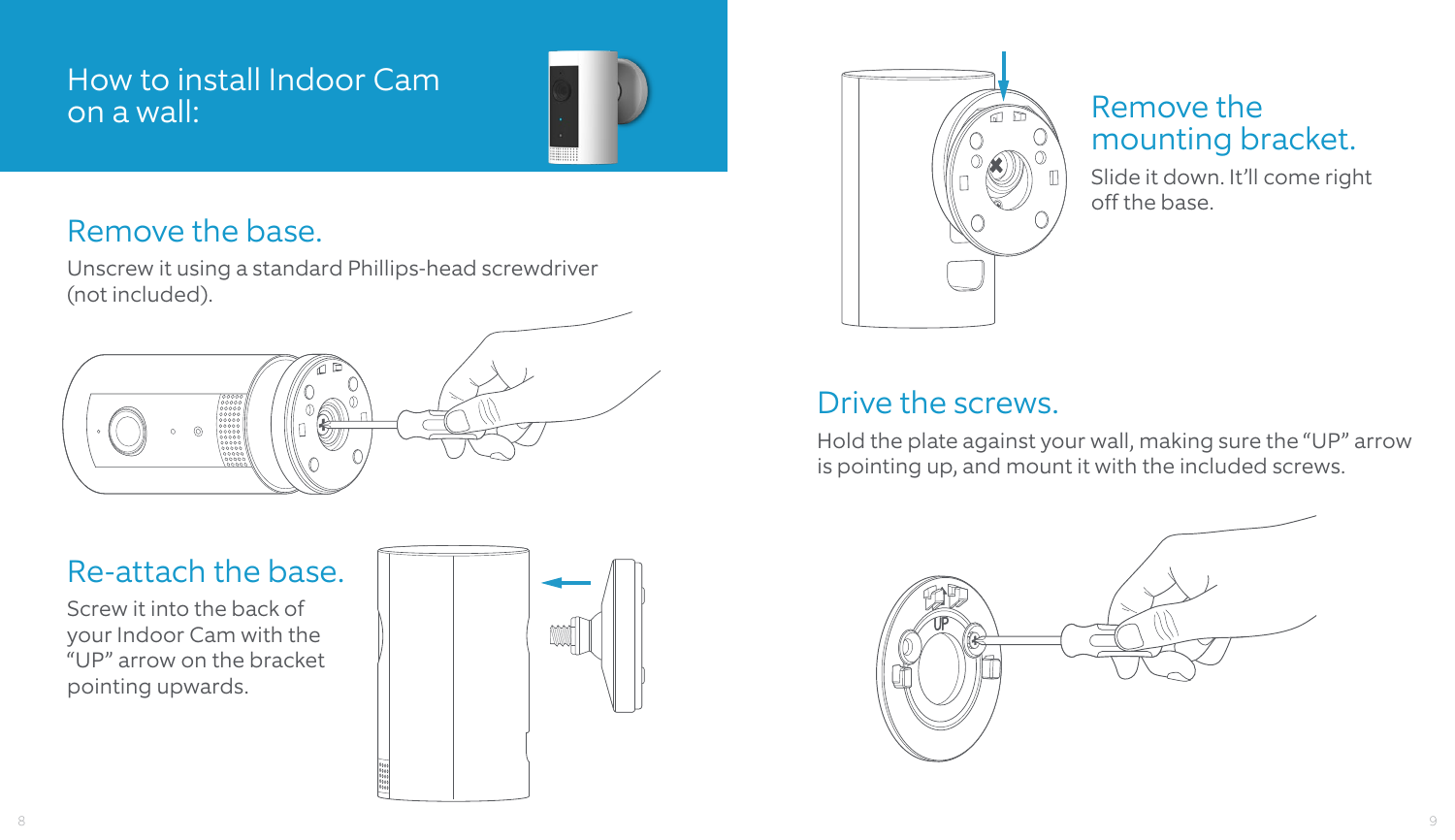#### Mount your Cam.

Guide the grooves in the base onto the hooks on the bracket. Slide Indoor Cam down to secure it to the wall.



# Plug it in.

Once secure, plug the power cord into your Indoor Cam, then plug the adapter into a power outlet.

# Adjust the view.

Now check out the live video in the Ring app to make sure you have the view you want.

Indoor Cam rotates on its base, so adjust the view as needed.